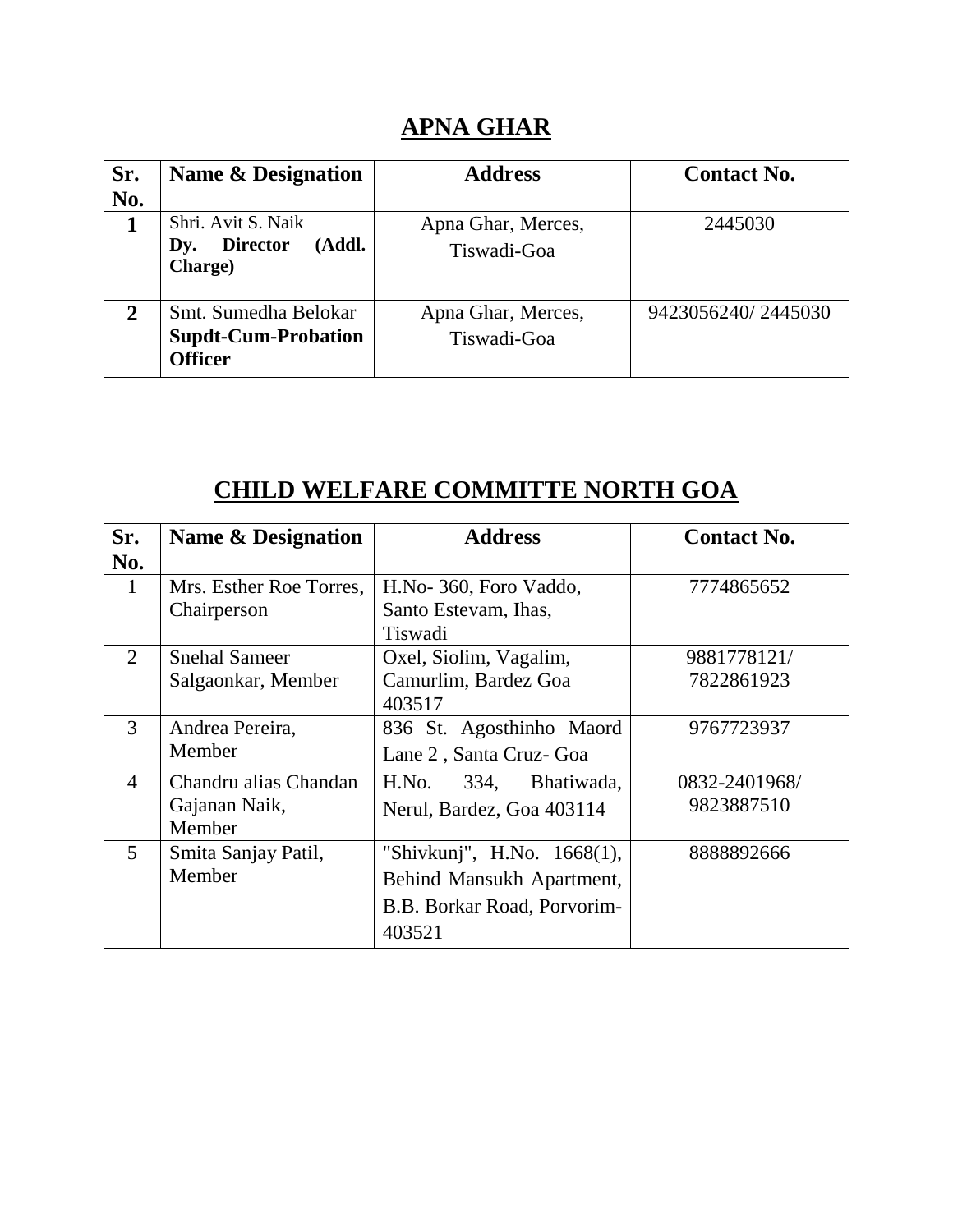## **CHILD WELFARE COMMITTE SOUTH GOA**

| Sr.            | <b>Name &amp; Designation</b> | <b>Address</b>                 | <b>Contact No.</b> |
|----------------|-------------------------------|--------------------------------|--------------------|
| No.            |                               |                                |                    |
| $\mathbf{1}$   | Amruta Abhay Kamat,           | $H.No-$<br>303, GaneshKrupa,   | 7588669455         |
|                | Chairperson                   | Jawarwada, Tivre, Marcel       |                    |
| $\overline{2}$ | Roselle Maria                 | Maina<br>$149/D$ ,<br>Gina     | 0832-2787667/      |
|                | Figueiredo Solomon,           | Curtortim, Salcete Goa         | 9850832980         |
|                | Member                        |                                |                    |
|                |                               |                                |                    |
| 3              | Rejitha Rajan,                | $H.No-$<br>$91/20$ ,<br>Geetha | 9850165571         |
|                | Member                        | Bhawani,<br>Zuwarwada,         |                    |
|                |                               | Tivrem, Marcel 403107          |                    |
| $\overline{4}$ | Sanjiwani Mahesh              | floor, Teli Building,<br>3rd   | 9049466160,        |
|                | Dessai,                       | Baina, Murmugao- Vasco         | 8208701877         |
|                | Member                        |                                |                    |
| 5              | Viren @ Suren Ulhas           | X-6 Building C, Kurtarkar      | 9511716957/        |
|                | Shenvi                        | Township, Ambaji, Salcete      | 9545550209         |
|                | Bhende, Member                | 403602                         |                    |
|                |                               |                                |                    |

### **JUVENILE JUSTICE BOARD NORTH GOA**

| Sr.<br>No.                  | Name & Designation                                                                                                      | <b>Address</b>             | <b>Contact No.</b> |
|-----------------------------|-------------------------------------------------------------------------------------------------------------------------|----------------------------|--------------------|
| 1                           | Judicial Magistrate of the First<br>Class,<br>North<br>Principal<br>Goa<br>Magistrate<br>Juvenile Justice Board (North) | Apna Ghar, Merces-<br>Goa. | 2904014            |
| $\mathcal{D}_{\mathcal{L}}$ | Surendra Shenvi Kerkar,<br>Member                                                                                       | Apna Ghar, Merces-<br>Goa. | 9420685140         |
| 3                           | Melinda Conceicao D'Souza,<br>Member                                                                                    | Apna Ghar, Merces-<br>Goa. | 9552399939         |